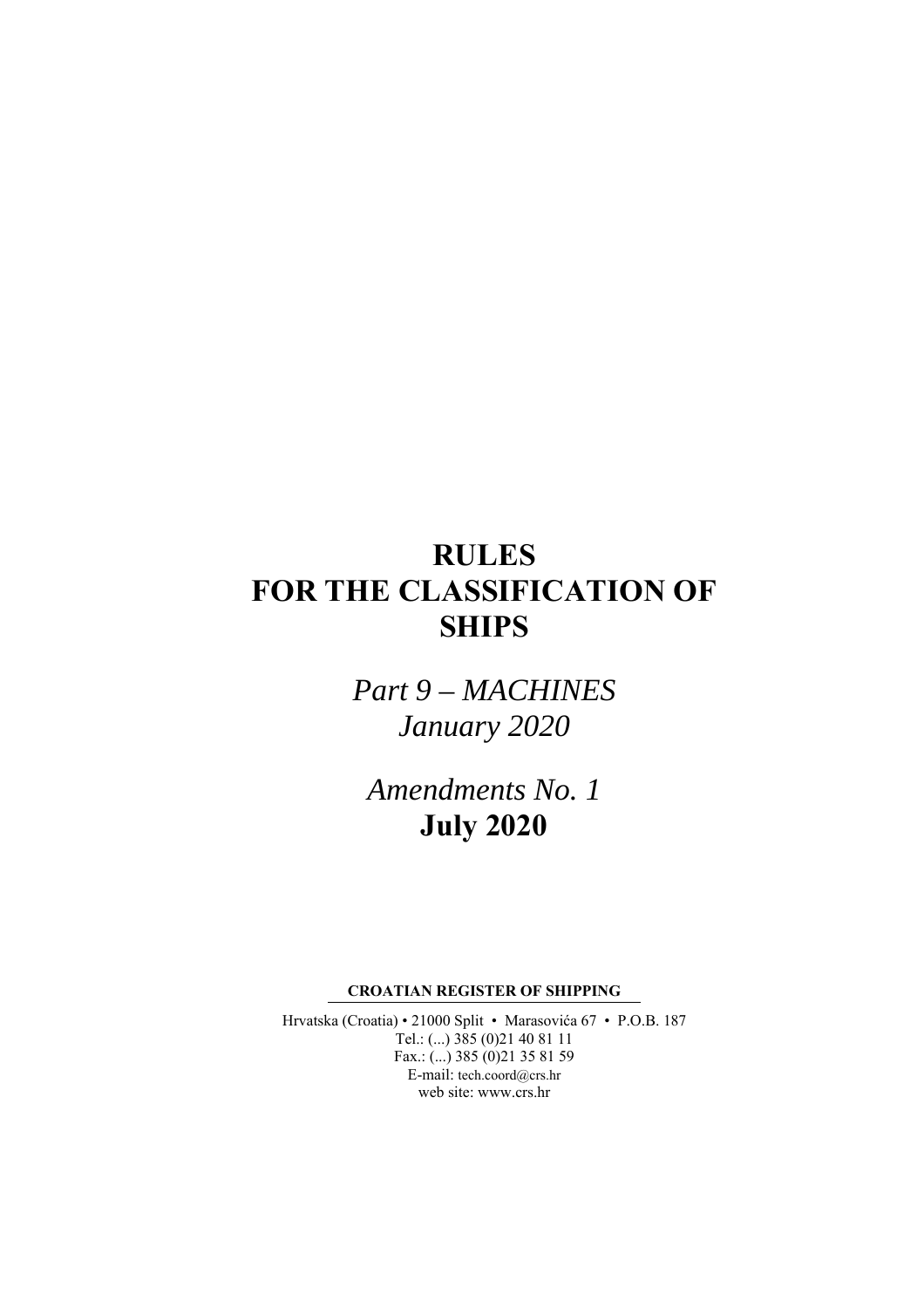By the decision of the General Committee of Croatian Register of Shipping,

Amendments No. 1 to the **RULES FOR THE CLASSIFICATION OF SHIPS**  Part 9 – MACHINES

have been adopted on 30th June 2020 and shall enter into force on 1st July 2020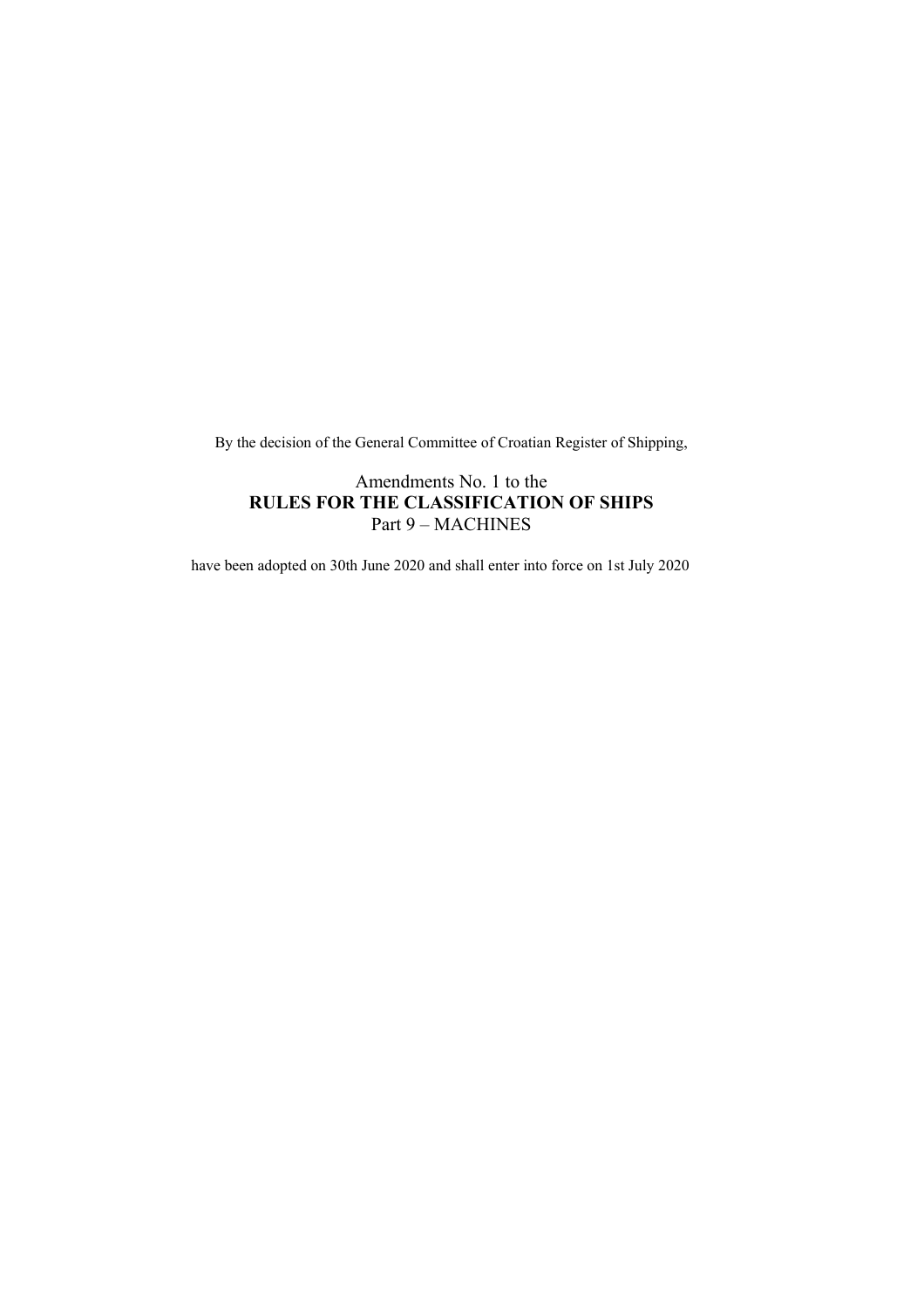# **INTRODUCTORY NOTES**

These amendments shall be read together with the requirements in the Rules for the Classification of Ships, Part 9 – Machines, edition January 2020.

Table 1 contains review of amendments, where items changed or added in relating to previous edition are given, with short description of each modification or addition. All major changes throughout the text are shaded.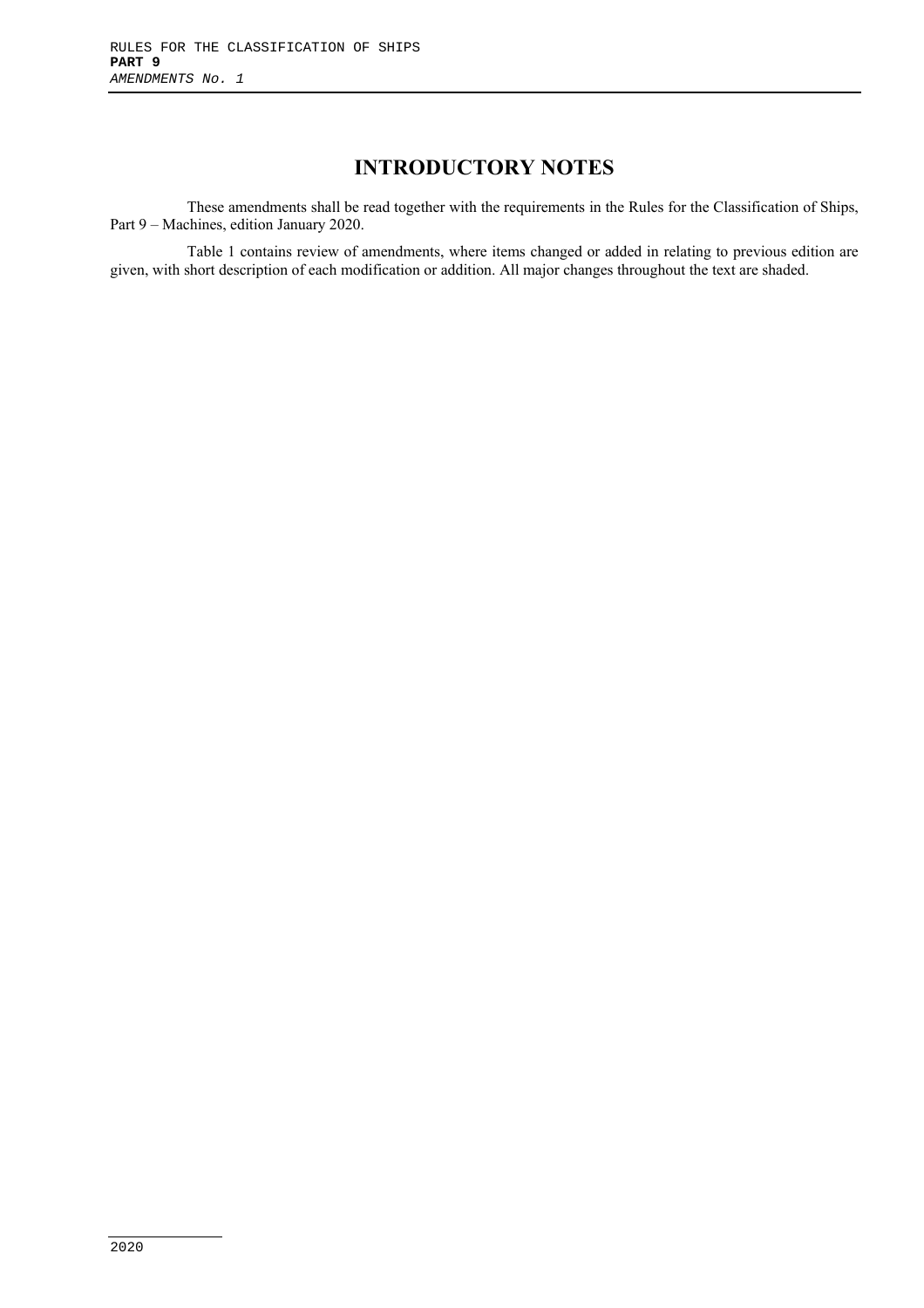This Part of the Rules includes the requirements of the following international Organisations:

#### **International Maritime Organization (IMO)**

**Conventions:** International Convention for the Safety of Life at Sea 1974 (SOLAS 1974) and all subsequent amendments up to and including the 2014 amendments (MSC.365/93). Protocol of 1988 relating to the International Convention for the Safety of Life at Sea 1974, as amended (SOLAS PROT 1988).

**Circulars:** MSC.1/Circ.1425

#### **International Association of Classification Societies (IACS)**

#### **Unified Requirements (UR):**

A3 (Rev.1 2019), F29 (Rev. 6, 2005), M2 ( 1971), M3 (Rev. 6, 2018), M9 (Corr. 2, 2007), M10 (Rev. 4, 2013), M11 (1972), M12 (1972), M16 (Rev. 1, 2005), M26 (Corr. 1, 2005), M28 (1978), M42 (Rev. 4, 2011), M44 (Corr.2, Nov 2016), M51 (Corr. 1, Oct 2018), M53 (Rev. 3, 2017), M56 (Rev. 3, 2015), M60 (1997), M61 (2003), M63 (2005), M66 (Rev. 3, 2008), M67 (Rev. 2, 2015), M71 (Corr.1, 2016), M72 (Rev.2, 2019), M73 (Corr.1, 2016), Z26 (2015), M77 (Sep 2016), M79  $(Oct 2018), M80 (2019)$ 

#### **Unified Interpretations:**

SC76 (1985), SC94 (Rev. 2, 2016), SC133 (1998), SC189 (2004), SC228 (2008), SC242 (Rev.2, 2020), SC246 (Rev.1, 2015)

#### **International standards**

#### **International Organisation for Standardisation:**

ISO 1122-1:1998 Corr. 1:1999 Corr. 2:2009, ISO 6336-1:2006 Corr. 2008, ISO 6336-2:2006 Corr. 2008, ISO 6336-3:2006 Corr. 2008, ISO 6336-5:2003, ISO 19019:2005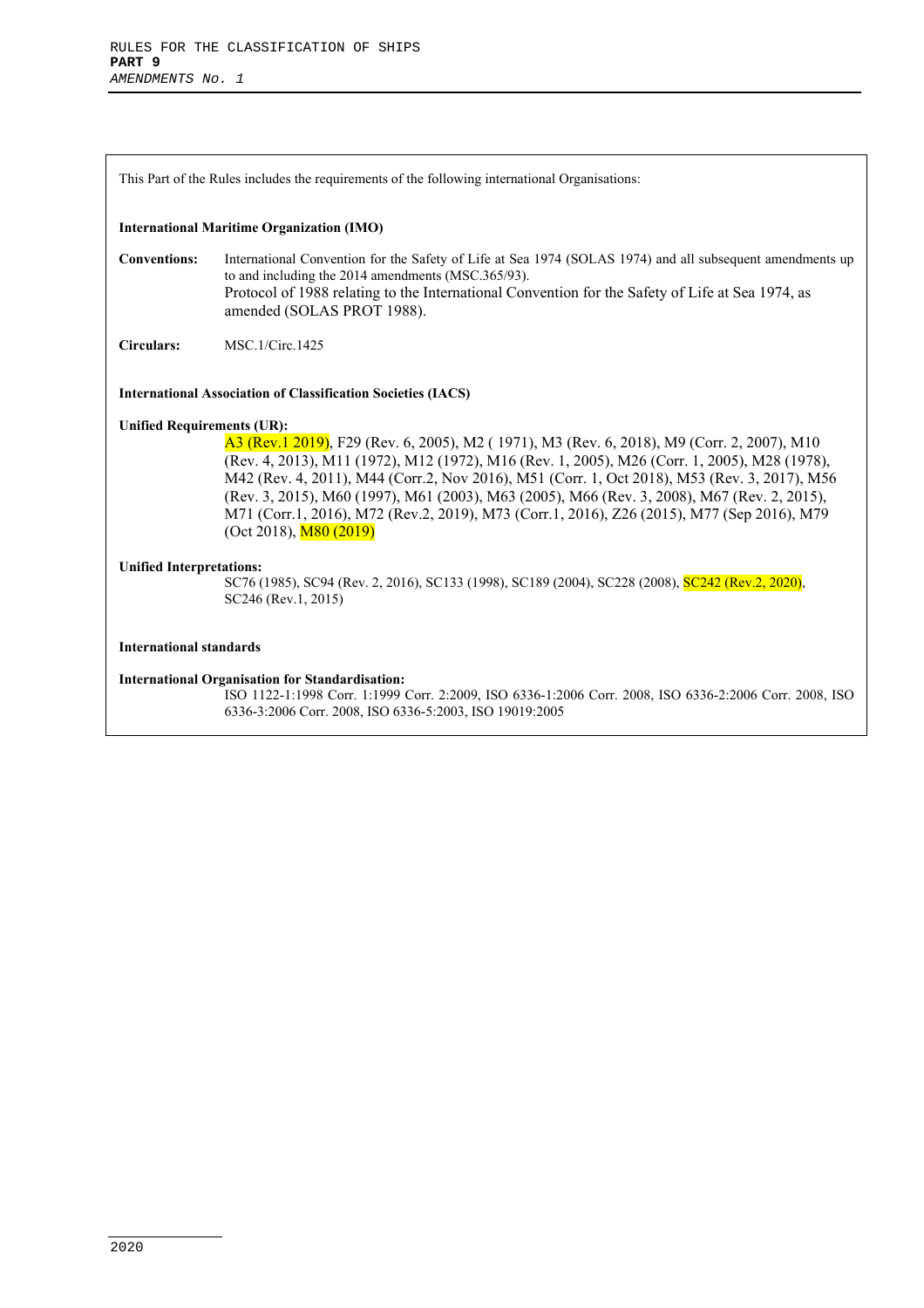# **TABLE 1 – REVIEW OF AMENDMENTS**

This review comprises amendments in relation to the Rules for the Classification of Ships, Part 9 – Machines, edition January 2020.

| <b>ITEM</b>                                            | <b>DESCRIPTION OF THE AMENDMENTS</b>                                                                                                                                                                                           |  |  |
|--------------------------------------------------------|--------------------------------------------------------------------------------------------------------------------------------------------------------------------------------------------------------------------------------|--|--|
| <b>SECTION 6 – DECK MACHINERY</b>                      |                                                                                                                                                                                                                                |  |  |
| Head 6.2 - Steering gear                               | Existing paragraph 6.2.14 - Arrangements for steering capability and function on<br>ships fitted with propulsion and steering systems other than traditional arrangements<br>for a ship's directional control has been amended |  |  |
| Head 6.3 - Anchor machinery                            | Existing items 6.3.1.2, 6.3.2.2 and 6.3.6 have been amended                                                                                                                                                                    |  |  |
| <b>SECTION 9 - REQUIREMENTS FOR AC GENERATING SETS</b> |                                                                                                                                                                                                                                |  |  |
| Section 9                                              | New Section has been added                                                                                                                                                                                                     |  |  |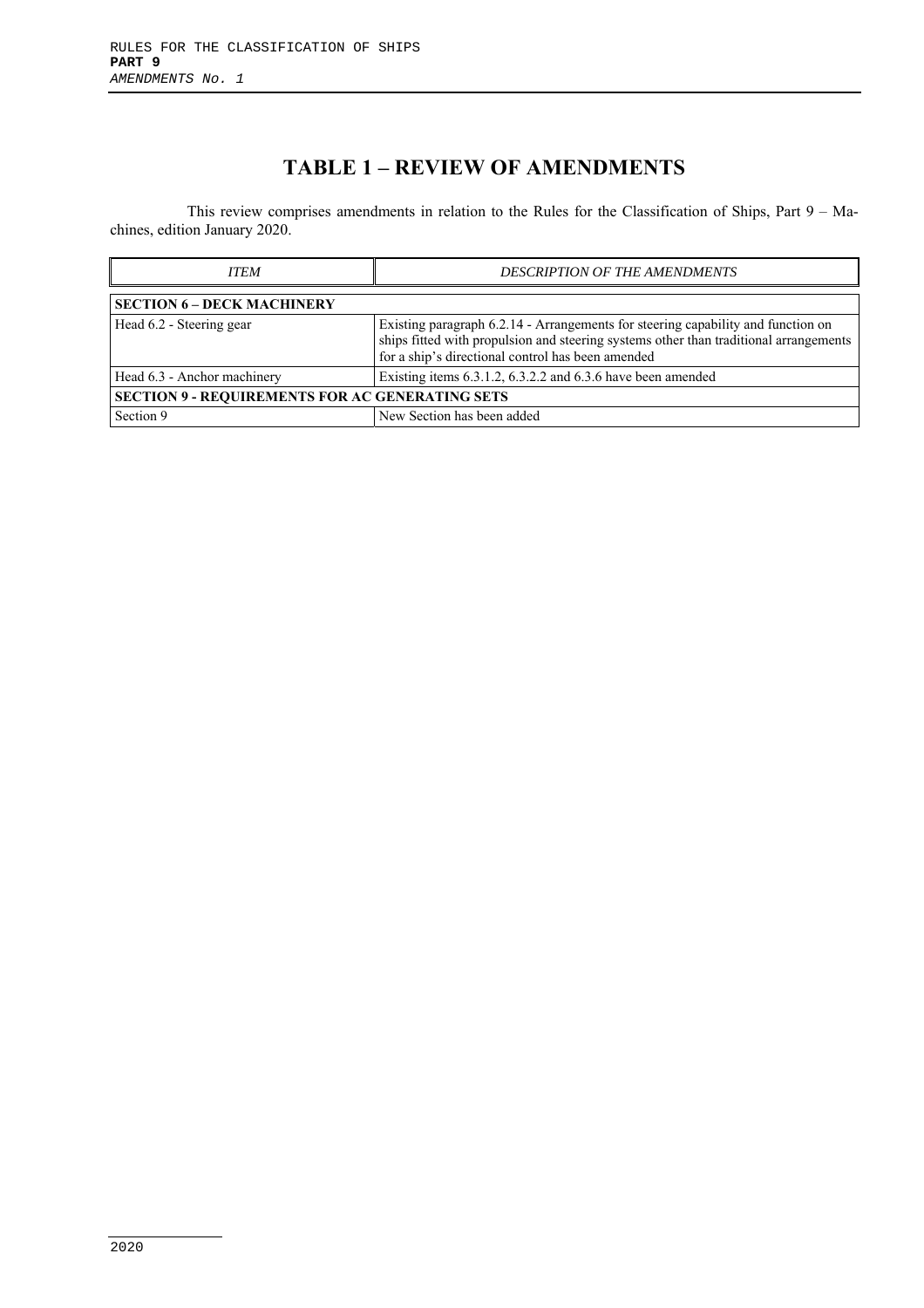### **6 DECK MACHINERY**

 In Head **6.2 – STEERING GEAR**, existing paragraph **6.2.14 - Arrangements for steering capability and function on ships fitted with propulsion and steering systems other than traditional arrangements for a ship's directional control** has been amended and should be read as follows:

**6.2.14.1** The requirements of this item are applicable for ships fitted with alternative propulsion and steering arrangements, such as but not limited to, azimuthing propulsors or water jet propulsion systems.

**6.2.14.2** The stopping times, ship headings and distances recorded on trials, together with the results of trials to determine the ability of ships having multiple propulsion/steering arrangements to navigate and manoeuvre with one or more of these devices inoperative, shall be available on board for the use of the master or designated personnel.

**6.2.14.3** For a ship fitted with multiple steering propulsion units, such as but not limited to azimuthing propulsors or water jet propulsion systems each of the steering-propulsion units shall be provided with a main steering gear and an auxiliary steering gear or with two or more identical steering actuating systems in compliance with 6.2.14.7. The main steering gear and the auxiliary steering gear shall be so arranged that the failure of one of them will not render the other one inoperative.

For a ship fitted with a single steering-propulsion unit, the requirement in 6.2.1.2 is considered satisfied if the steering gear is provided with two or more steering actuating systems and is in compliance with 6.2.14.8. A detailed risk assessment is to be submitted in order to demonstrate that in the case of any single failure in the steering gear, control system and power supply the ship steering is maintained.

**6.2.14.4** All components used in steering arrangements for ship directional control are to be of sound reliable construction to the satisfaction of the *Register*. Special consideration shall be given to the suitability of any essential component which is not duplicated. Any such essential component shall, where appropriate, utilize anti-friction bearings such as ball bearings, roller bearings or sleeve bearings which shall be permanently lubricated or provided with lubrication fittings.

- **6.2.14.5** The main steering arrangements for ship directional control shall be:<br>1 of adequate strength and capable of steering the ship at maximu. .1 of adequate strength and capable of steering the ship at maximum ahead service speed which shall be demonstrated;
	- capable of changing direction of the steering-propulsion unit from one side to the other at declared steering angle limits at an average turning speed of not less than 2.3°/s with the ship running ahead at maximum ahead service speed:
	- for all ships, operated by power; and
	- so designed that they will not be damaged at maximum astern speed; this design requirement need not be proved by trials at maximum astern speed and declared steering angle limits. Ship manoeuvrability tests, such as according to Resolution MSC.137(76) on Standards for ship manoeuvrability, are to be carried out with steering angles not exceeding the declared steering angle limits.

Note: **Declared steering angle limits** – limits are the operational limits in terms of maximum steering angle, or equivalent, according to manufacturers' guidelines for safe operation, also taking into account the ship's speed or propeller torque/speed or other limitation; the "declared steering angle limits" are to be declared by the directional control system manufacturer for each ship specific non-traditional steering mean; ship manoeuvrability tests, such as those in the Standards for ship manoeuvrability (resolution MSC.137(76)) are to be carried out with steering angles not exceeding the declared steering angle limits.

**6.2.14.6** The auxiliary steering arrangements for ship directional control shall be:

- .1 of adequate strength and capable of steering the ship at navigable speed and of being brought speedily into action in an emergency;
- .2 capable of changing direction of the ship's directional control system from one side to the other at declared steering angle limits at an average turning speed of not less than 0.5 % with the ship running ahead at one half of the maximum ahead service speed or 7 knots, whichever is the greater; and
- .3 for all ships, operated by power where necessary to meet the requirements of 6.2.2.2.2 and in any ship having power of more than 2,500 kW propulsion power per steering-propulsion unit.

Ship manoeuvrability tests, such as according to Resolution MSC.137(76), are to be carried out with steering angles not exceeding the declared steering angle limits.

Note: **Declared steering angle limits** – limits are the operational limits in terms of maximum steering angle, or equivalent, according to manufacturers' guidelines for safe operation, also taking into account the ship's speed or propeller torque/speed or other limitation; the "declared steering angle limits" are to be declared by the directional control system manufacturer for each ship specific non-traditional steering mean; ship manoeuvrability tests, such as those in the Standards for ship manoeuvrability (Resolution MSC.137(76)) are to be carried out with steering angles not exceeding the declared steering angle limits.

**6.2.14.7** For a ship fitted with a single steering-propulsion unit where the main steering gear comprises two or more identical power units and two or more identical steering actuators, an auxiliary steering gear need not be fitted provided that the steering gear: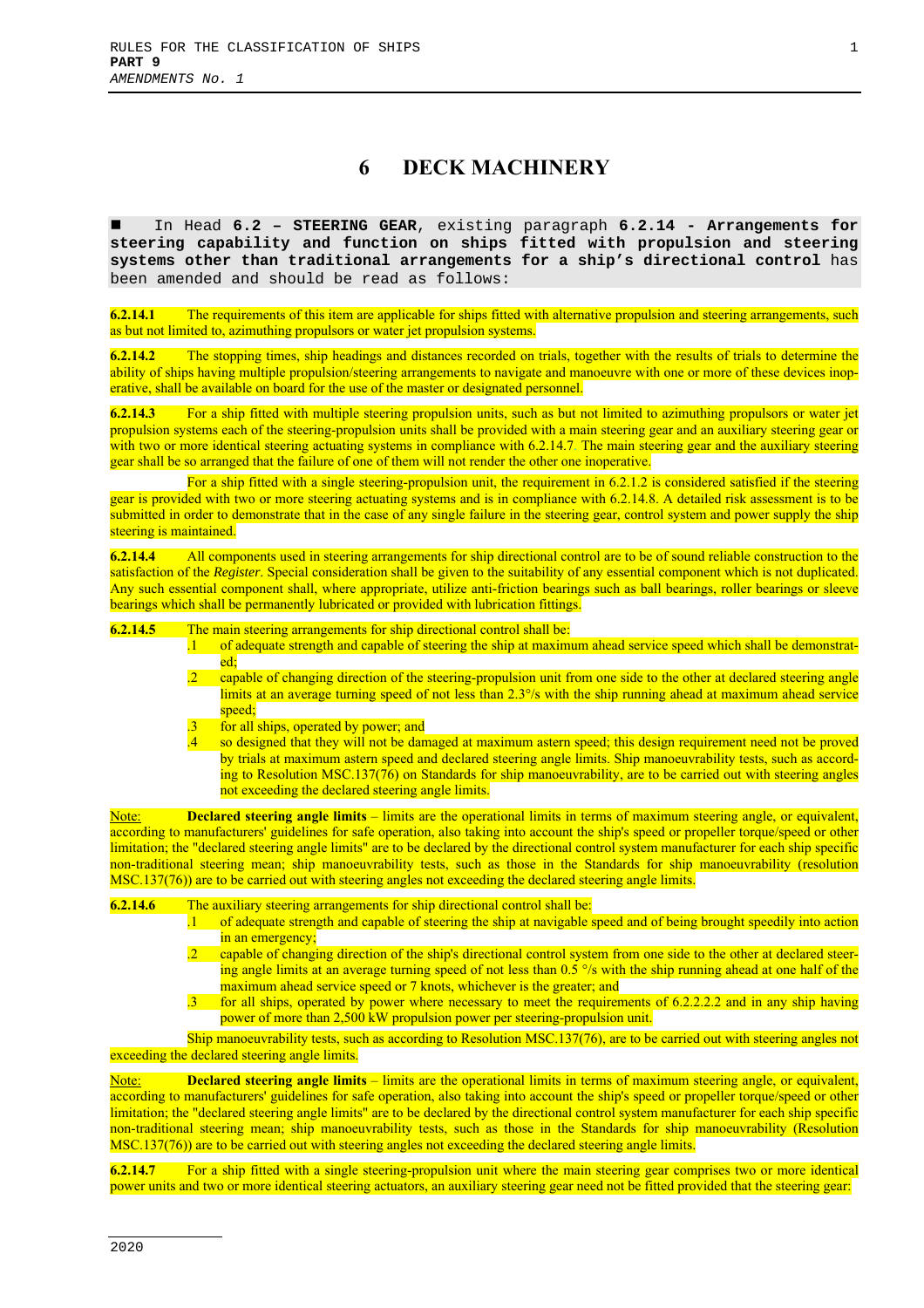in a passenger ship is capable of satisfying the requirements in 6.2.14.5 while any one of the power units is out of operation;

- in a cargo ship, is capable of satisfying the requirements in 6.2.14.5 while operating with all power units; and
- .3 is arranged so that after a single failure in its piping system or in one of the power units' steering capability can be maintained or speedily regained.

**6.2.14.8** For a ship fitted with multiple steering propulsion units, where each main steering system comprises two or more identical steering actuating systems, an auxiliary steering gear need not be fitted provided that each steering gear:

- .1 in a passenger ship, is capable of satisfying the requirements in 6.2.14.5 while any one of the steering gear steering actuating systems is out of operation;
	- in a cargo ship, is capable of satisfying the requirements in 6.2.14.5 while operating with all steering gear steering actuating systems;
	- is arranged so that after a single failure in its piping or in one of the steering actuating systems, steering capability can be maintained or speedily regained the above capacity requirements apply regardless whether the steering systems are arranged with common or dedicated power units.

Note: **Steering gear power unit** – For the purposes of alternative steering arrangements, the steering gear power unit is to be considered as defined in SOLAS regulation II-1/3. For electric steering gears, refer to SOLAS regulation II-1/3; electric steering motors are to be considered as part of the power unit and actuator.

**6.2.14.9** Where the propulsion power exceeds 2500 kW per thruster unit, an alternative power supply, sufficient at least to supply the steering arrangements which complies with the requirements of 6.2.2.2.-.2 and also its associated control system and the steering gear response indicator, shall be provided automatically, within 45 s, either from the emergency source of electrical power or from an independent source of power located in the steering gear compartment. This independent source of power shall be used only for this purpose. In every ship of 10,000 gross tonnage and upwards, the alternative power supply shall have a capacity for at least 30 min of continuous operation and in any other ship for at least 10 min.

The above is also valid to the steering propulsion units having a certain proven steering capability due to ship speed also in case propulsion power has failed.

**6.2.14.10** Each electric or electrohydraulic steering gear comprising one or more power units shall be served by at least two exclusive circuits fed directly from the main switchboard; however, one of the circuits may be supplied through the emergency switchboard. An auxiliary electric or electrohydraulic steering gear associated with a main electric or electrohydraulic steering gear may be connected to one of the circuits supplying this main steering gear. The circuits supplying an electric or electro hydraulic steering gear shall have adequate rating for supplying all motors which can be simultaneously connected to them and may be required to operate simultaneously.

For a ship fitted with multiple steering systems, this requirements are to be applied to each of the steering systems.

**6.2.14.11** For ships having multiple propulsion/steering arrangements to navigate and manoeuvre with one or more of these devices inoperative see the *Rules, Part 7 - Machinery Installation*, item 1.4.3.

 In Head **6.3 – ANCHOR MACHINERY**, has been amended and should be read as follows:

#### **6.3.1 General**

#### **6.3.1.1 Application**

A windlass used for handling anchors, suitable for the size of chain cable and complying with the following criteria is to be fitted to the ship.

#### **6.3.1.2 Standards of Compliance**

The design, construction and testing of windlasses are to conform to an acceptable standard or code of practice. To be considered acceptable, the standard or code of practice is to specify criteria for stresses, performance and testing.

The following are examples of standards recognized:

- SNAME T  $\&$  R Bulletin 3-15:2018 Guide to the Design and Testing of Anchor Windlasses for **Merchant Ships**
- ISO 7825:2017 Deck machinery general requirements
- ISO 4568:2006 Shipbuilding Sea-going vessels Windlasses and anchor capstans JIS F6714:1995 Windlasses

#### **6.3.1.3 Plans and Particulars to be Submitted**

The following plans showing the design specifications, the standard of compliance, engineering analyses and details of construction, as applicable, are to be submitted for evaluation: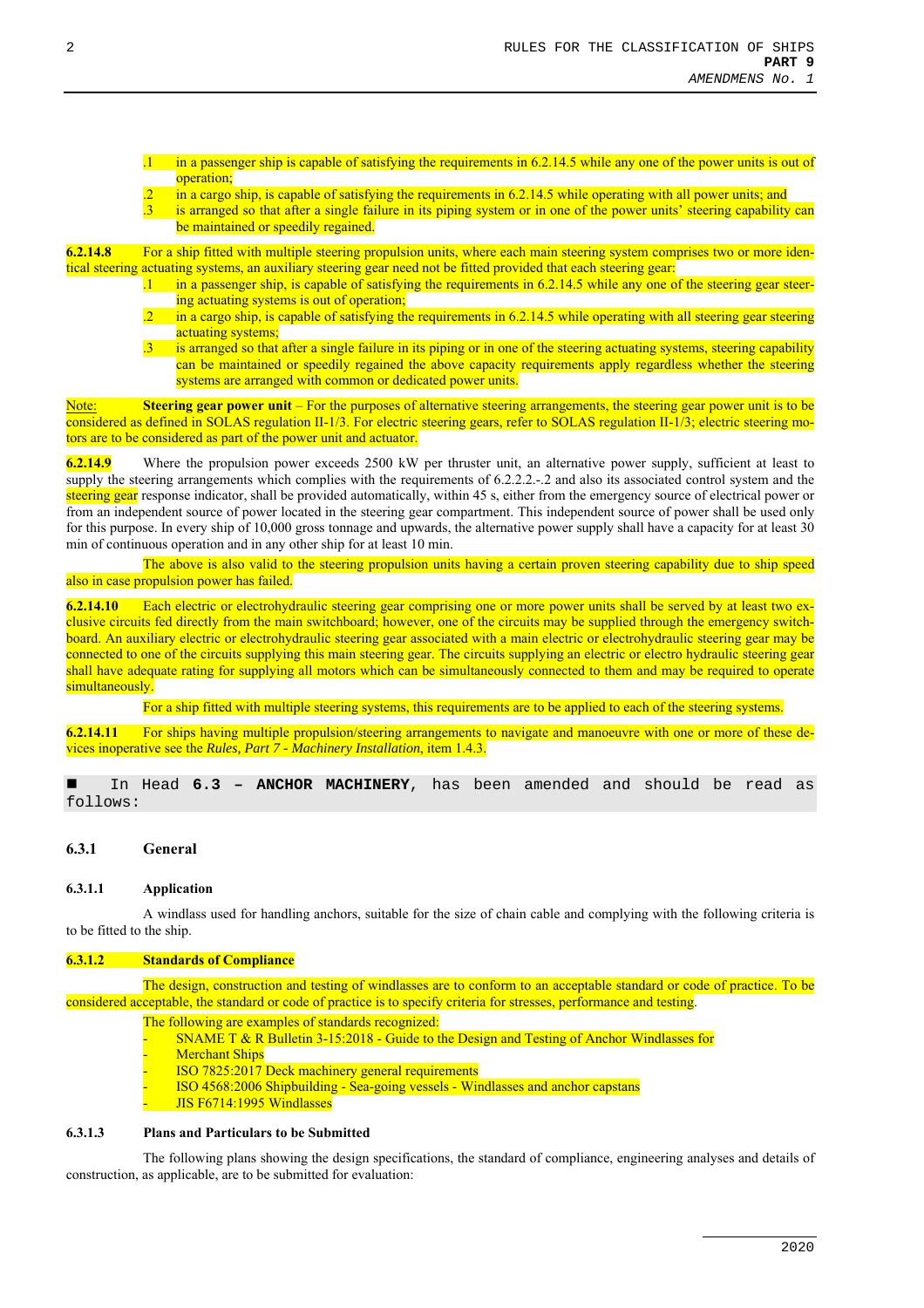- .1 Windlass design specifications; anchor and chain cable particulars; anchorage depth; performance criteria; standard of compliance.
- .2 Windlass arrangement plan showing all of the components of the anchoring/mooring system such as the prime mover, shafting, cable lifter, anchors and chain cables; mooring winches, wires and fairleads, if they form part of the windlass machinery; brakes; controls; etc.
- .3 Dimensions, materials, welding details, as applicable, of all torque-transmitting (shafts, gears, clutches, couplings, coupling bolts, etc.) and all load bearing (shaft bearings, cable lifter, sheaves, drums, bed-frames, etc.) components of the windlass and of the winch, where applicable, including brakes, chain stopper (if fitted) and foundation.
- .4 Hydraulic system, to include:
	- piping diagram along with system design pressure,
	- safety valves arrangement and settings,
	- material specifications for pipes and equipment,
	- typical pipe joints, as applicable, and
	- technical data and details for hydraulic motors.
- .5 Electric one line diagram along with cable specification and size; motor controller; protective device rating or setting, as applicable.
- .6 Control, monitoring and instrumentation arrangements.
- .7 Engineering analyses for torque-transmitting and load-bearing components demonstrating their compliance with recognized standards or codes of practice. Analyses for gears are to be in accordance with a recognized standard.
- .8 Plans and data for windlass electric motors including associated gears rated 100 kW and over.
- .9 Calculations demonstrating that the windlass prime mover is capable of attaining the hoisting speed, the required continuous duty pull, and the overload capacity are to be submitted if the "load testing" including "overload" capacity of the entire windlass unit is not carried out at the shop (see 6.3.4).
- .10 Operation and maintenance procedures for the anchor windlass are to be incorporated in the vessel operations manual.

#### **6.3.2. Materials and Fabrication**

#### **6.3.2.1 Materials**

Materials used in the construction of torque-transmitting and load-bearing parts of windlasses are to comply with the Rules of acting class society or of a national or international material standard. The proposed materials are to be indicated in the construction plans and are to be approved in connection with the design. All such materials are to be certified by the material manufacturers and are to be traceable to the manufacturers' certificates.

#### **6.3.2.2 Welded Fabrication**

Weld joint designs are to be shown in the construction plans and are to be approved in association with the approval of the windlass design. Welding procedures and welders are to be qualified in accordance with the requirements of the class society. Welding consumables are to be approved by the class society in the case their type and grade fall within the scope of IACS UR W17 and UR W23; when their type and grade fall outside the scope of IACS UR W17 and UR W23, the welding consumables are to comply with the applicable Rules of acting class society, if any, or to national or international standards. The degree of non-destructive examination of welds and post-weld heat treatment, if any, are to be specified and submitted for consideration.

#### **6.3.3 Design**

Along with and notwithstanding the requirements of the chosen standard of compliance, the following requirements are also to be complied with. In lieu of conducting engineering analyses and submitting them for review, approval of the windlass mechanical design may be based on a type test, in which case the testing procedure is to be submitted for consideration.

#### **6.3.3.1 Mechanical Design**

- .1 Design Loads
	- (a) Holding Loads; Calculations are to be made to show that, in the holding condition (single anchor, brake fully applied and chain cable lifter declutched), and under a load equal to 80% of the specified minimum breaking strength of the chain cable, the maximum stress in each load bearing component will not exceed yield strength (or 0.2% proof stress) of the material. For installations fitted with a chain cable stopper, 45% of the specified minimum breaking strength of the chain cable may instead be used for the calculation.
	- (b) Inertia Loads; The design of the drive train, including prime mover, reduction gears, bearings, clutches, shafts, cable lifter and bolting is to consider the dynamic effects of sudden stopping and starting of the prime mover or chain cable so as to limit inertial load.
- .2 Continuous Duty Pull; The windlass prime mover is to be able to exert for at least 30 minutes a continuous duty pull (e.g., 30-minute short time rating corresponding to S2-30 min. of IEC 60034-1), Zcont1, corresponding to the grade and diameter, d, of the chain cables as follows: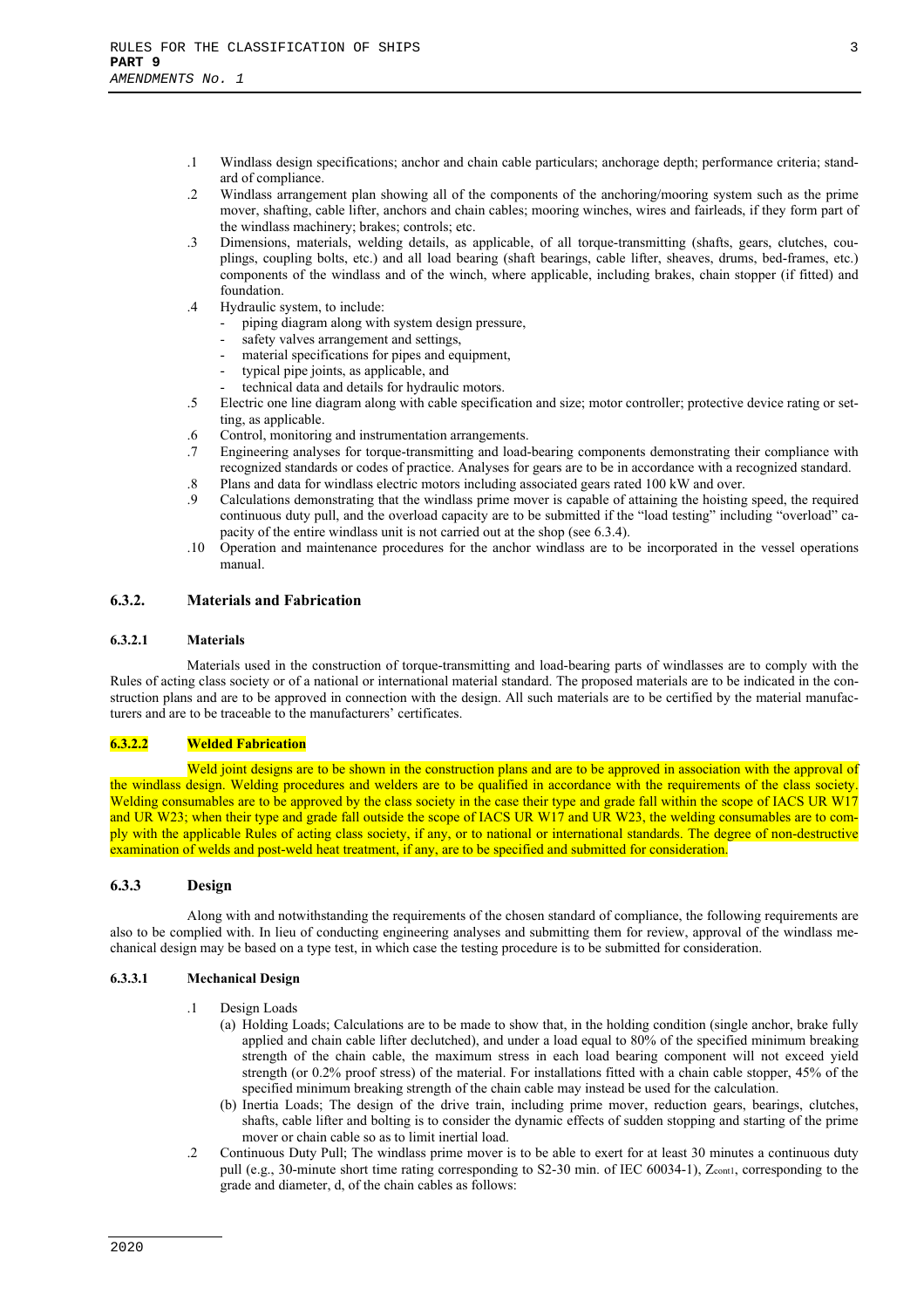|                | $Z_{cont}$ |           |  |
|----------------|------------|-----------|--|
| Grade of chain |            | kgf       |  |
|                | $37.5d^2$  | $3.82d^2$ |  |
|                | $42.5d^2$  | $4.33d^2$ |  |
|                | $47.5d^2$  | $4.84d^2$ |  |
| Unit of d      | mm         | mm        |  |

The values of the above table are applicable when using ordinary stockless anchors for anchorage depth down to 82.5 m.

For anchorage depth deeper than 82.5 m, a continuous duty pull  $Z_{\text{cont2}}$  is:  $Z_{cont2}[N] = Z_{cont1}[N] + (D - 82.5) \times 0.27d_2$ 

or

 $Z_{cont2}[kgf] = Z_{cont1}[kgf] + (D - 82.5) \times 0.0275d_2$ 

Where D is the anchor depth, in metres.

The anchor masses are assumed to be the masses as given in the *Rules, Part 3 – Hull equipment, 3.3*. Also, the value of Zcont is based on the hoisting of one anchor at a time, and that the effects of buoyancy and hawse pipe efficiency (assumed to be 70%) have been accounted for. In general, stresses in each torque-transmitting component are not to exceed 40% of yield strength (or 0.2% proof stress) of the material under these loading conditions.

- .3 Overload Capability; The windlass prime mover is to be able to provide the necessary temporary overload capacity for breaking out the anchor. This temporary overload capacity or "short term pull" is to be at least 1.5 times the continuous duty pull applied for at least 2 minutes. The speed in this period may be lower than normal.
- .4 Hoisting Speed; The mean speed of the chain cable during hoisting of the anchor and cable is to be at least 9 m/min. For testing purposes, the speed is to be measured over two shots of chain cable and initially with at least three shots of chain (82.5 m or 45 fathoms in length) and the anchor submerged and hanging free.
- .5 Brake Capacity; The capacity of the windlass brake is to be sufficient to stop the anchor and chain cable when paying out the chain cable. Where a chain cable stopper is not fitted, the brake is to produce a torque capable of withstanding a pull equal to 80% of the specified minimum breaking strength of the chain cable without any permanent deformation of strength members and without brake slip. Where a chain cable stopper is fitted, 45% of the breaking strength may instead be applied.
- .6 Chain Cable Stopper; Chain cable stopper, if fitted, along with its attachments is to be designed to withstand, without any permanent deformation, 80% of the specified minimum breaking strength of the chain cable.
- .7 Support Structure; For hull supporting structures of windlass and chain cable stoppers, refer to the *Rules, Part 3 – Hull equipment,* 3.5.8.

#### **6.3.3.2 Hydraulic Systems**

Hydraulic systems where employed for driving windlasses are to comply with the provisions of the requirements stated in the Section 7 and the *Rules, Part 8 – Piping*, 14.

#### **6.3.3.3 Electrical Systems**

- .1 Electric Motors; Electric motors are to meet the requirements of the *Register* and those rated 100 kW and over are to be certified. Motors exposed to weather are to have enclosures suitable for their location as provided for in the requirements of the *Register*. Where gears are fitted, they are to meet the requirements of the class society and those rated 100 kW and over are to be certified.
- .2 Electrical Circuits; Motor branch circuits are to be protected in accordance with the provisions of the *Register* and cable sizing is to be in accordance with the requirements of the *Register*. Electrical cables installed in locations subjected to the sea are to be provided with effective mechanical protection.

#### **6.3.3.4 Protection of Mechanical Components**

To protect mechanical parts including component housings, a suitable protection system is to be fitted to limit the speed and torque at the prime mover. Consideration is to be given to a means to contain debris consequent to a severe damage of the prime mover due to over speed in the event of uncontrolled rendering of the cable, particularly when an axial piston type hydraulic motor forms the prime mover.

#### **6.3.3.5 Couplings**

Windlasses are to be fitted with couplings which are capable of disengaging between the cable lifter and the drive shaft. Hydraulically or electrically operated couplings are to be capable of being disengaged manually.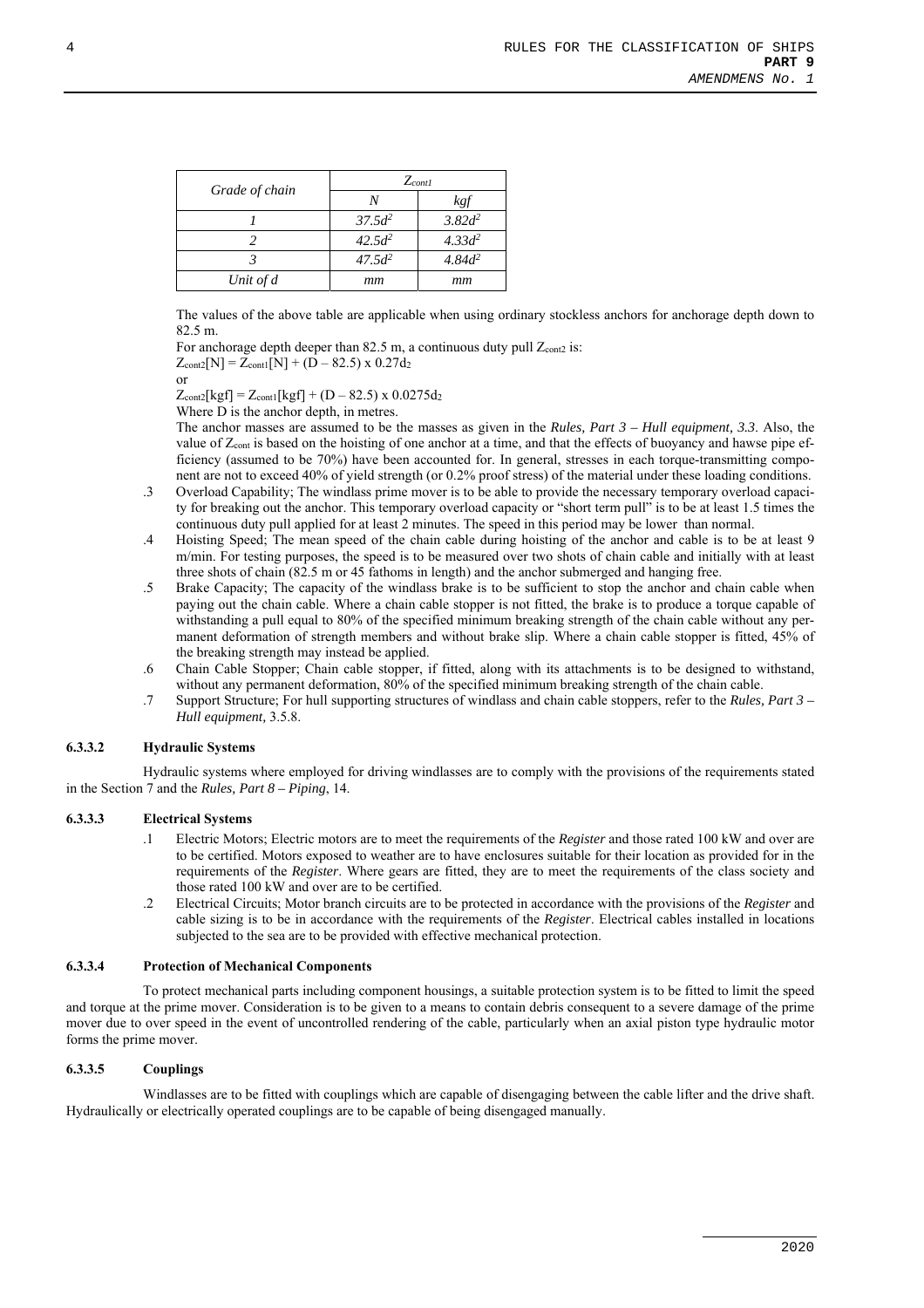#### **6.3.4 Shop Inspection and Testing**

Windlasses are to be inspected during fabrication at the manufacturers' facilities by a Surveyor for conformance with the approved plans. Acceptance tests, as specified in the specified standard of compliance, are to be witnessed by the Surveyor and include the following tests, as a minimum.

- .1 No-load test. The windlass is to be run without load at nominal speed in each direction for a total of 30 minutes. If the windlass is provided with a gear change, additional run in each direction for 5 minutes at each gear change is required.
- .2 Load test. The windlass is to be tested to verify that the continuous duty pull, overload capacity and hoisting speed as specified in 6.3.3.1 can be attained. Where the manufacturing works does not have adequate facilities, these tests, including the adjustment of the overload protection, can be carried out on board ship. In these cases, functional testing in the manufacturer's works is to be performed under no-load conditions.
- .3 Brake capacity test. The holding power of the brake is to be verified either through testing or by calculation.

#### **6.3.5 On-board Tests**

Each windlass is to be tested under working conditions after installation onboard to demonstrate satisfactory operation. Each unit is to be independently tested for braking, clutch functioning, lowering and hoisting of chain cable and anchor, proper riding of the chain over the cable lifter, proper transit of the chain through the hawse pipe and the chain pipe, and effecting proper stowage of the chain and the anchor. It is to be confirmed that anchors properly seat in the stored position and that chain stoppers function as designed if fitted. The mean hoisting speed, as specified in 6.3.3.1.4, is to be measured and verified. The braking capacity is to be tested by intermittently paying out and holding the chain cable by means of the application of the brake. Where the available water depth is insufficient, the proposed test method will be specially considered.

#### **6.3.6 Marking**

Windlass shall be permanently marked with the following information:

- .1 Nominal size of the windlass (e.g. 100/3/45 is the size designation of a windlass for 100 mm diameter chain cable of IACS Grade 3, with a holding load of 45 % of the breaking load of the chain cable);
- Maximum anchorage depth, in metres.

#### **6.3.7 Additional requirements**

**6.3.7.1** The anchor machinery intended for handling with mooring operations shall comply also with the requirements of 6.4.

**6.3.7.2** If the provision is made for remote control of paying out the chain cable with the sprocket disconnected from the anchor machinery drive, a device shall be fitted ensuring an automatic braking by the band brake in order that the maximum speed of paying out will not exceed 180 m/min and the minimum speed will not be less than 80 m/min without regard to the initial acceleration. In ships with equipment number of 400 and less it is permissible not to install a device for an automatic braking by the band brake.

**6.3.7.3** The chain sprocket brake shall provide for smooth stopping of the chain cable when paying it out for a period of not more than 5 s and not less than 2 s from the moment of initiation of the signal from the control station.

**6.3.7.4** Provision shall be made at the remote control station for an indicator of the length of the chain cable paid out and the indicator of the paying out speed of the cable with the mark of 180 m/min of the maximum permissible speed.

**6.3.7.5** Machinery and machinery elements for which the remote control is provided shall be manually operated form the local position. The failure of any element or the whole remote control system is not to affect adversely the normal operation of the anchor machinery and equipment manually operated from the local position (see also the *Rules, Part 12 - Electrical Equipment*, 5).

**6.3.7.6** The hand-operated drive shall provide for a heaving speed of at least 2,5 m/min with a pull F on the sprocket complying with 6.3.3.1, the force applied to the handle being not over 150 N per operator.